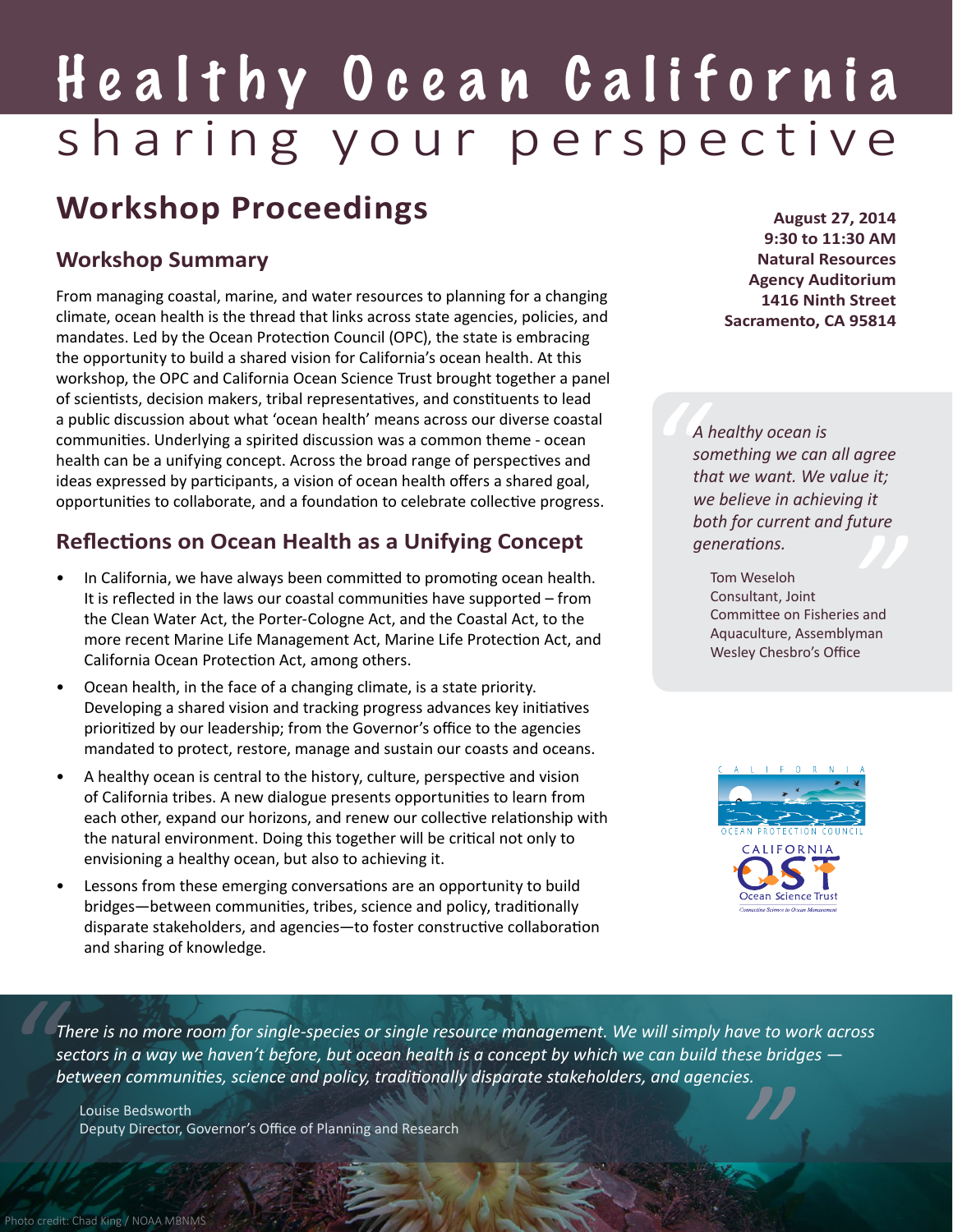### **Perspectives on What Ocean Health Means**

- Ocean health should address the intrinsic value of the ocean alongside the benefits it provides to humans. In other words, include humans as part of the overarching system.
- A definition of ocean health could take a number of forms, but it is likely to be more qualitative than quantitative. Whether or not a final definition is reached, the conversation itself, and the questions that it raises about the benefits and limitations of existing laws and processes, is valuable.

### **Next Steps**

- Further examination of a shared vision of ocean health will be led by the OPC, working with decision makers across jurisdictions, and interested stakeholders. Initially:
	- The OPC heard interest in expanding the range of stakeholder perspectives they are hearing from and is currently exploring the possibility of holding another public workshop similar in style and format in southern California.
	- The OPC will begin scoping a kick-off meeting or workshop with state decision makers to begin building a common definition of ocean health.

## **Introduction & Welcome**

#### *John Laird, Secretary, California Natural Resources Agency, Chair, California Ocean Protection Council*

California is passionately committed to a healthy ocean. In leading the Ocean Protection Council (OPC), I have been moving us toward a sharper focus on priorities: stewarding the marine protected areas (MPAs) in a way that delivers the most value to the broadest constituency, ocean acidification, marine debris, and climate change adaptation. They are priorities because they are key activities in moving us toward our aspiration of a healthy ocean. But what exactly do we mean by 'a healthy ocean?' This is not a new conversation. We have been having it for decades, but now we have entered into a new era: building new pathways for academic science to inform decision making, and breaking down barriers by establishing new partnerships among agencies, California tribes, stakeholders, and the scientific community. We have been particularly proactive in reaching out to tribal governments around the statewide network of MPAs. Collaboration is essential to successful adaptive management and to gain the attention and support of the federal government.

California continues to lead by using science and sound policy to secure our ocean resources for future generations. Among key efforts, was the [California Ocean Protection Act](http://www.opc.ca.gov/california-ocean-protection-act/) (COPA), which created the OPC. COPA speaks directly to the intent to provide for the health of our oceans. Today, I want to see the conversation advance, knowing it will be broad ranging and iterative and informed by the diverse perspectives of our partners (e.g., fishermen, tribes, scientists, and others). We are laying the groundwork for how we will talk about the ocean for the next ten years. This effort aligns with the strategic goals of our ocean and coastal management agencies and with the Governor's work. Our ocean resources are vibrant, our ocean constituencies are engaged; and the OPC is the perfect venue to advance this important dialogue.

#### *Catherine Kuhlman, Deputy Secretary for Ocean and Coastal Policy, California Natural Resources Agency, and Executive Director, California Ocean Protection Council*

As Californians, we are deeply connected to our coast and ocean, which is reflected in many of the statutes that guide the state agencies that do marine and coastal work. The California Ocean Protection Act (COPA), a pivotal law, directs us to work together and engage in dialogue about ocean health as a guiding principle.

When I was growing up in California, I remember hearing about how incredibly stressed our kelp beds were. It generated a lot of attention, and California took action. Things got better. We have better coastal access. Our beaches are

*ng*<br>'<br>r, *oth*<br> *th*<br> *of*<br> *so Ocean health is embodied in the indigenous worldviews of native Californians. A solid understanding of this foundational perspective is the first step to providing possible solutions for a healthy ocean.* 

Briannon Fraley Self Governance Director, Smith River Rancheria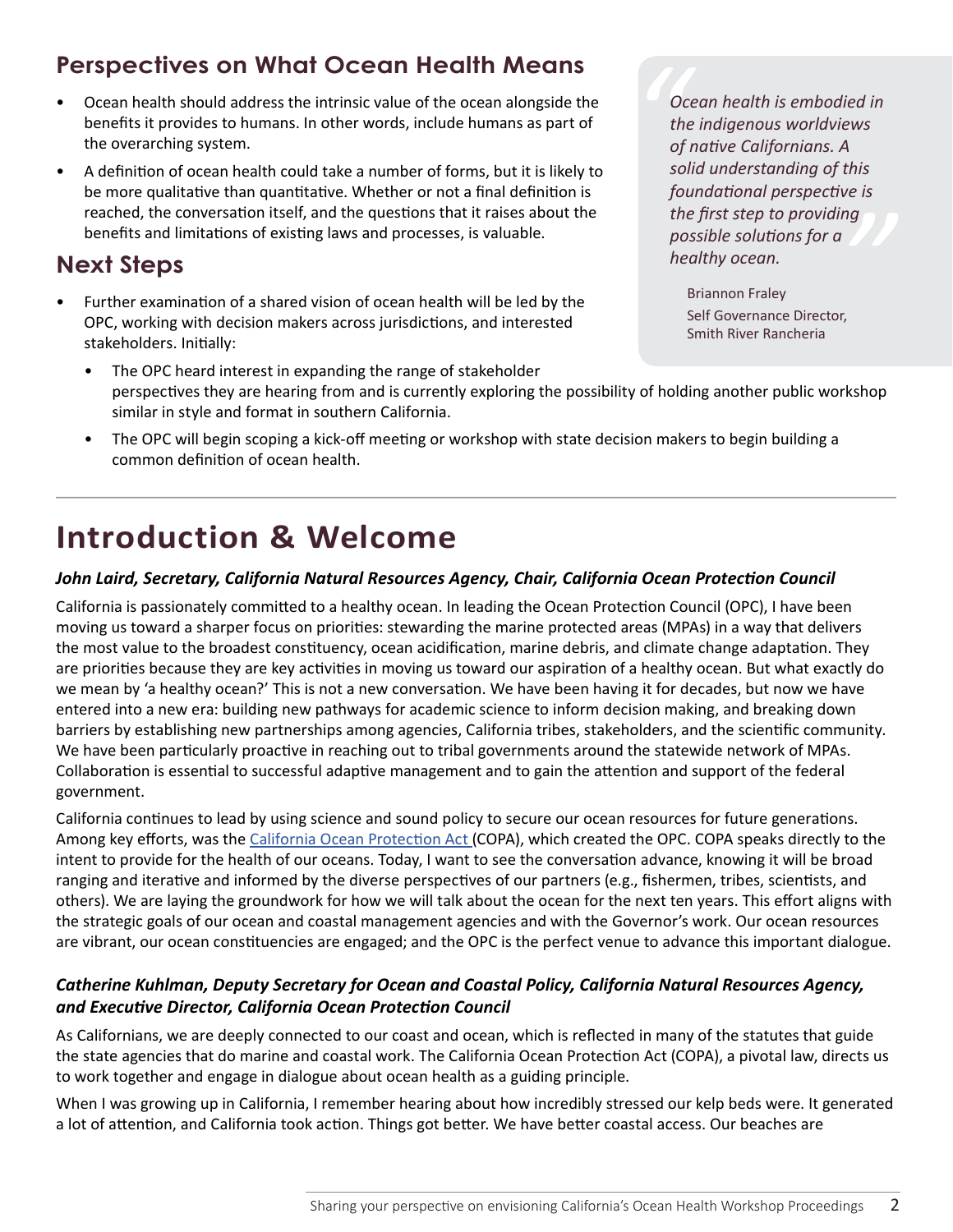cleaner. We have recovered species. Back then, when we realized degradation of our ocean and coastal systems was unacceptable, when we supported landmark laws like the Clean Water Act, the Porter-Cologne Act, and the Coastal Act—that is when the conversation around California's ocean health really started. Now we are challenged with moving this dialogue beyond just conservation, and halted degradation to manage for sustainability. We must be stewards for resilience.

Climate change is altering things drastically, so we must act quickly. First, we must consider issues at a larger scale. Second, we must get emerging scientific knowledge to our decision makers more efficiently. And third, we must build innovative partnerships that cross the traditional boundaries. The West Coast Ocean Acidification and Hypoxia Science [Panel](http://westcoastoah.org/) is an example of scaling up and bringing the best science to the table. As part of this effort, we've even been able to leverage conversations with the White House. What that means is we now can work with the White House Council on Environmental Quality (CEQ), National Oceanographic and Atmospheric Administration (NOAA), and U.S. Environmental Protection Agency (USEPA). Thus, we can have a dialogue about policy at the highest levels.

So let's advance this dialogue—through what I am now calling 'Healthy Ocean California'. And let's kick off this conversation by first learning from each other. It's not about making decisions yet; it's about hearing each other's perspectives, and finding meaningful ways to onboard information.

#### *Skyli McAfee, Science Advisor, California Ocean Protection Council, Executive Director, California Ocean Science Trust*

This is a conversation that began decades ago because California has always valued ocean health. It doesn't matter what stakeholder group, ocean organization, or coastal community we're talking about; we all care about it. We just have different concepts of what it means. My role is to figure out where the science fits in, often in the context of multiple agency mandates.

This new conversation—now called Healthy Ocean California—was initially launched at the OPC-SAT workshop on June [11, 2014](http://calost.org/pdf/science-advising/opcsat/OPC-SAT FULL Workshop Proceedings 6.11.14.pdf). At this event, Ocean Science Trust brought together scientists and decision makers to explore ocean health as a scientific concept and management goal. It was here where the notion of engaging in a process to build a shared vision of ocean health was first introduced.

Leading up to the OPC-SAT workshop, Ocean Science Trust conducted a series of interviews with departments and commissions within our state ocean and coastal agencies to better understand how they think about and use the concept of ocean health in their work. These interviews directly informed the agenda of the workshop, and we learned that there is a guiding principle worth exploring. There is common ground; we're just talking about it a little differently. And all of our interviewees went on to recognize the potential value in coming together around some kind of shared vision, especially if it offered a way to collaborate more effectively with the scientific community.

#### *Liz Whiteman, Program Director, California Ocean Science Trust*

The time is now to expand the dialogue around ocean health, with forward-looking legislation already on the books (e.g., the Marine Life Protection Act, the Marine Life Management Act, and the California Ocean Protection Act) and the statewide network of MPAs in place. We must leverage those opportunities to understand as a whole what we're managing toward and how best to track progress toward those goals.

The MPAs are the backbone of this dialogue. More than just understanding their performance, we must put the MPAs to work as tools in California's toolbox to adaptively manage for climate change. They offer us the ability to understand the health of ecosystems both inside and outside MPA boundaries, and the health of our coastal communities and industry.

But there are challenges. Our job is how to make monitoring smarter, to find ways to do it better. We must invest our resources strategically, which lies in building new, innovative partnerships—across agencies, stakeholders, the scientific community and more. A shared vision or goal for California's oceans is the foundation on which we can build new collaborations and new partnerships. It focuses us on the common ground we already have instead of the differences.

Through the statewide network of MPAs, this work is underway. The opportunity now is to harness our collective momentum towards a shared vision that leads to a new level of collaboration.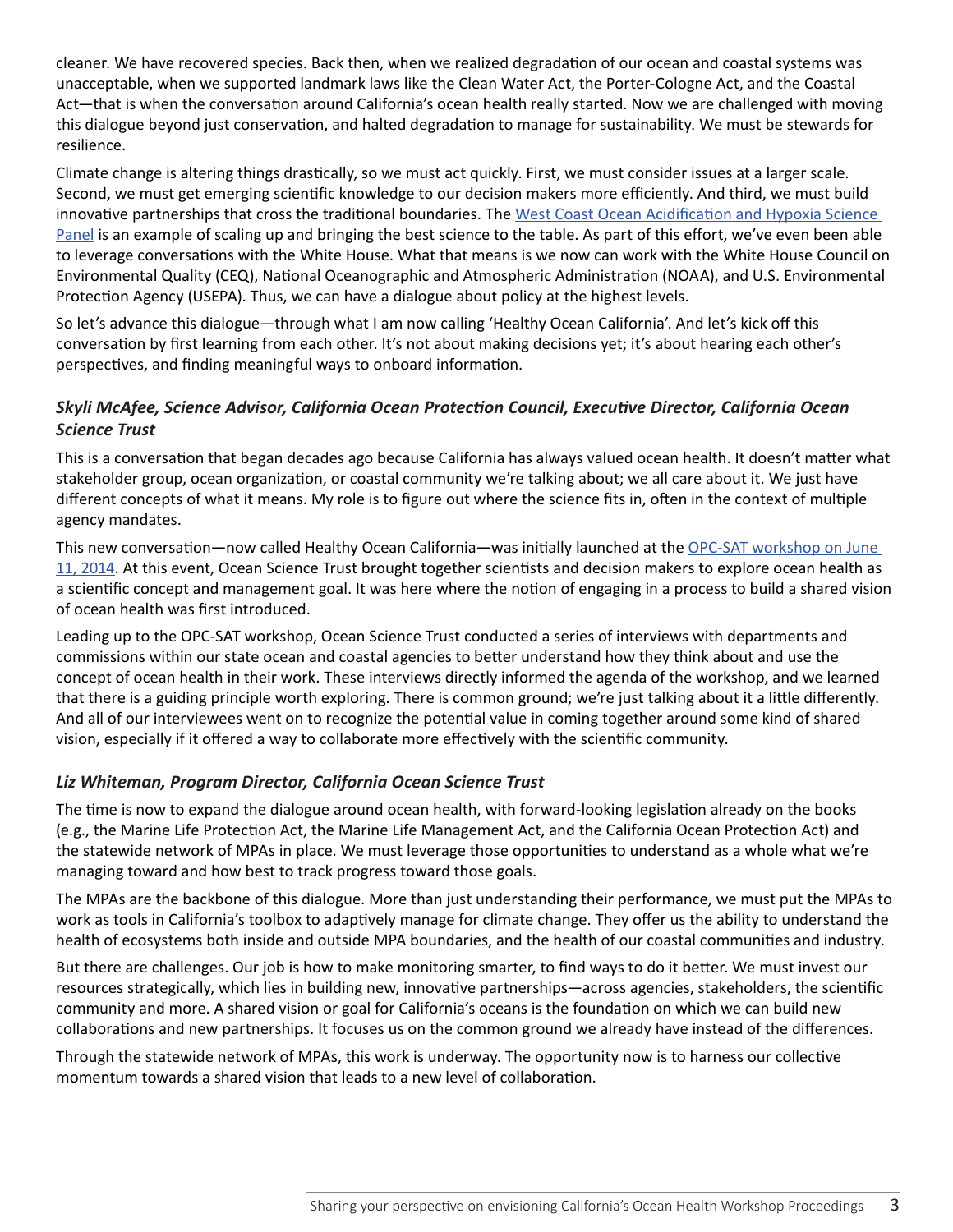# **Panel Presentations & Discussion**

Across California ocean and coastal agencies and beyond – embedded in legal mandates, management plans, and policy guidance – there is a common theme: shared goals for a healthy, resilient California ocean. Based on their experience working with California's ocean community, panelists shared their perspectives on ocean health.

#### *Linda Sheehan, Executive Director, Earth Law Center*

We have made important strides. There used to be sewage on our beaches. Our kelp forests were degrading. Our progressive coastal management and policy has tackled many of these problems. The challenges we face today are different; rather than singular disasters, it is more chronic degradation. In response to those events that caught our attention, ocean 'health' now runs throughout all of our state ocean laws. But, 'health' is not defined, even though it's the most important metric of success. In current governance schemes, it is often defined indirectly by clarifying what is 'unhealthy.' But we need to do more than that. Not only do we need to define what it is, and what we want, we also need to start changing our relationship with the ocean. The Ocean Protection Council provides the structure for that conversation. As an ocean and coastal institutional ecosystem, the Ocean Protection Council has the ability to bring the agencies together to create management systems that reflect the interconnectedness of natural systems.

*o*<br>*alt*<br>*th*<br>*hu*<br>*in Ocean health is also not just about us, or the 'resources' the ocean provides to humans. The ocean's own intrinsic right to health must be a consideration.*

*"* Linda Sheehan Executive Director, Earth Law **Center** 

Ocean health is hard to define, or we would have done it already. So we can start with what it's not. It is not just about stopping or slowing degradation; we need to improve the state of the ocean overall, and steadily. Ocean health is also not just about us, or the 'resources' the ocean provides to humans. The ocean's own intrinsic right to health must be a consideration. Ocean health is not solely a report card either, though the tools to develop a system-based report card can help us track health. Ocean health is really a policy decision, informed by science. The words we use shape those choices—an ecosystem that is 'functioning' may not be as healthy as one that is 'thriving.' We need to start having this policy discussion together, so that we can better articulate what ocean health means in our laws as well as in the implementation of those laws. Science will be a critical part of this discussion.

**Cocean health is a holistic<br>
concept that fits the Yuro.<br>
desire to see things from angles—protection, diverse<br>
and sustainable resource** *concept that fits the Yurok desire to see things from many angles—protection, diversity, and sustainable resource extraction.*

**Example 1**<br>
Bridge<br>
Bridge<br>
Bridge<br>
Bridge<br>
Bridge<br>
Bridge<br>
Bridge<br>
Bridge<br>
Bridge<br>
Bridge<br>
Bridge<br>
Bridge<br>
Bridge<br>
Bridge<br>
Bridge<br>
Bridge<br>
Bridge<br>
Bridge<br>
Bridge<br>
Bridge<br>
Bridge<br>
Bridge<br>
Bridge<br>
Bridge<br>
Bridge<br>
Bridge<br>
B John Corbett Senior Attorney, Yurok Tribe

#### *John Corbett, Senior Attorney, Yurok Tribe*

Co-management with tribes is a necessary component to defining a healthy ocean for California. But what is co-management? The first step is recognizing that under tribal care and decision making, we have a system with a 10,000 year track record of success. This is a tremendous resource, and has been built upon by traditional practices as well as analytical science. Of course defining success in the long-term is difficult, but ocean health could be a powerful concept for Tribes and California to embrace. It is a holistic concept that fits the Yurok desire to see things from many angles—protection, diversity, and sustainable resource extraction. A healthy ocean has to include ocean habitat—clean water, diverse marine species, including salmon and other fish, and plants. Every part

of it is important for a living, vibrant ocean. The management steps that will make up the whole are critical: water quality standards, sustainable fisheries management. For these, we must have the right benchmarks in place to track our progress, and ultimately have a bigger, more positive impact on marine ecosystems. So far, we have done much, completed a marine plan, and have an active traditional ecological knowledge program combined with an analytical science program. Let us bring these sources of knowledge to the table in service of ocean health.

#### *Briannon Fraley, Self Governance Director, Smith River Rancheria*

As an Indian people, we have a responsibility to educate others on how to properly value and take care of the natural environment. Ocean health is embodied in the indigenous worldviews of native Californians. A solid understanding of this foundational perspective is the first step to providing possible solutions for a healthy ocean. The fear of sharing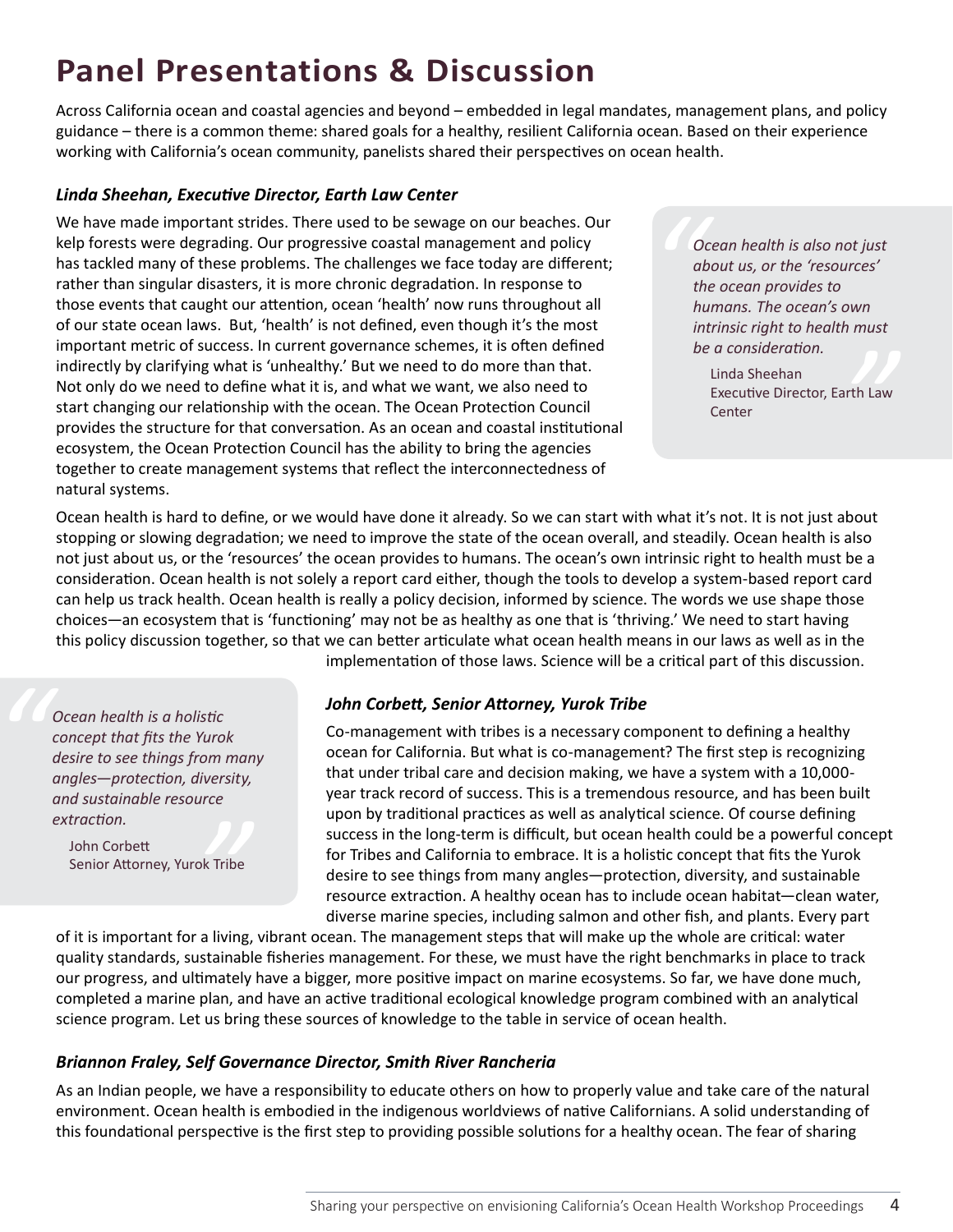our worldviews is present; however, we recognize that we must work together to provide a healthy environment for future generations while ensuring tribal sovereignty and tribal rights are respected.

By fomenting relationships, mutual respect, and sharing of each other's unique knowledge and expertise, we have begun to create new models on how to govern resources. A collective shift has occurred; the realization that upholding of tribal rights is an opportunity to protect the resources we all share. Jurisdictions aside, we all are responsible for stewarding our environment. I challenge us to reeducate ourselves—to contemplate and renew our relationship with the natural world, and what it means to truly respect our environment. Doing this together will allow us all to expand our horizons—and that is what is critical to envisioning and achieving a healthy ocean.

*" I challenge us to reeducate ourselves—to contemplate and renew our relationship with the natural world, and what it means to truly respect our environment.*

nt.<br>tor, Briannon Fraley Self Governance Director, Smith River Rancheria

#### *Brendan Kelly, Director of Conservation Research and Chief Scientist, Monterey Bay Aquarium*

It is very encouraging that this conversation is taking place. We are working with complex ecosystems, within a complex policy and management system. It might be impossible to develop a precise definition (for ocean health) that we all

*" Ocean health should serve as the concept through which we build a holistic view of complex, interactive systems.*

tion<br>icientist,<br><sup>:</sup>ium<br> Brendan Kelly Director of Conservation Research and Chief Scientist, Monterey Bay Aquarium

agree upon, but the discussion itself is highly informative. Indeed, the sciences are full of examples of important concepts (e.g., "species" in biology) that do not lend themselves to precise definitions, but debates about the definitions elucidate the complexities of the systems under consideration.

Ocean health, like human health, has to be considered holistically. A physician needs more than numerical values from the laboratory to assess your health; she/he also needs to see and interact with you. I would argue that we similarly need to supplement measurement of key ocean parameters with a whole-ofpatient view, and developing that view is the challenge ahead. I suggest that we cannot talk about ocean health without addressing the importance of ecosystem services people use. Ocean health is a concept that allows us to do that—explore human uses alongside our shared conservation goals. I encourage us to discuss ocean health in terms of the living environment—the scientific community can describe the range of ocean conditions important to sustaining marine and

terrestrial life, and we need to consider humans as part of the system. From both conservation and use perspectives, we can talk about what is and is not compatible. Ocean health should serve as the concept through which we build a holistic view of complex, interactive systems.

#### *Tom Weseloh, Consultant, Joint Committee on Fisheries and Aquaculture, Assemblyman Wesley Chesbro's Office*

A healthy ocean is something we can all agree that we want. We value it; we believe in achieving it both for current and future generations. But what is it? There is a clear need to develop a common definition. We must help decision makers better navigate the inherent conflict between the intrinsic value of the ocean and the services it provides. How far do we tip the balance? We all love our beautiful beaches, the experience of our marine ecosystems, but then that's easy. Nobody wants to put themselves or others out of business, so the core challenge in envisioning ocean health is finding how our common goals can intersect. That is the way to move forward. Also, looking ahead, what will ocean health mean to us in the future? For example, if we shut down our fisheries, we're limiting the prospects for our society, and placing additional pressure on working inland, potentially creating other problems.

**1**<br>*g*<br>*m*<br>*a*<br>*f Through use of strong policy guidance and science, we must use the dialogue around ocean health to strive for common ground.* 

> es and<br>yman<br>ce Tom Weseloh Consultatn, Joint Committee on Fisheries and Aquaculture, Assemblyman Wesley Chesbro's Office

On the North Coast, fishing is core to our society and lifestyle. We not only fish, we are harbormasters, retailers, and purveyors of fish and farmers markets. We also want people to be able to experience both the coastline and the unique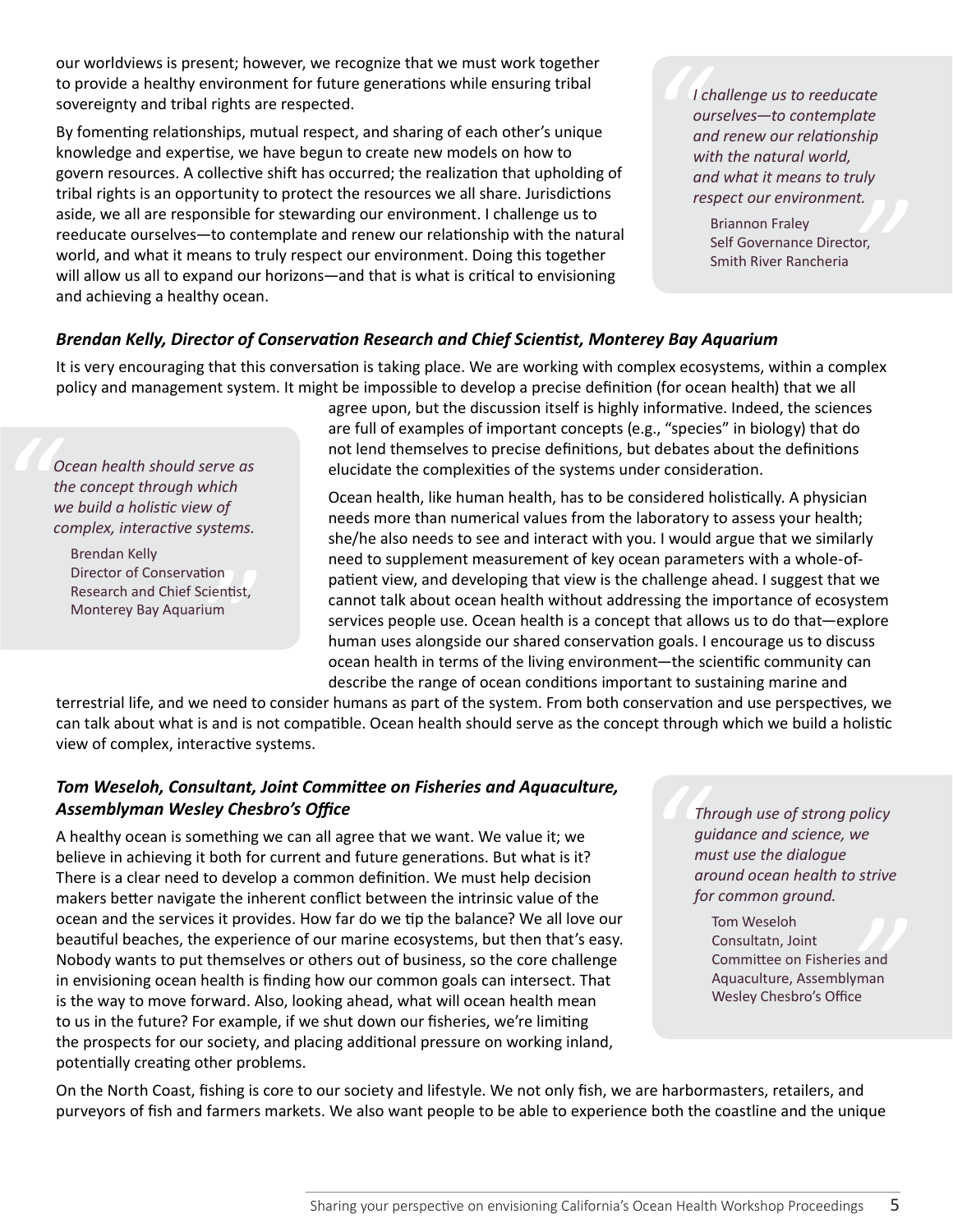habitats under the waves. Through use of strong policy guidance and science, we must use the dialogue around ocean health to strive for common ground, find greater consensus. Then by bringing people together, we can make choices around how best to measure progress and adaptively manage.

#### *Louise Bedsworth, Deputy Director, Governor's Office of Planning and Research*

The Governor's Environmental Goals and Policy Report (EGPR) is the state's vehicle to create a vision and roadmap for the state's future. In particular, the EGPR considers how to accommodate continued population growth, while preserving and enhancing the state's natural resources, environment, and economy. The document lays out a series of goals and links them to state-level metrics and indicators to help us track our progress and develop more adaptive management and policy. For ocean and coastal resources, ocean health is the

*m b*<sub>1</sub><br>*b*<sub>1</sub><br>*cc*<br>*p*<sub>1</sub> *Ocean health is a concept by which we can build bridges—between communities, science and policy, traditionally disparate stakeholders, and agencies.*

*ncies.*<br>"<br>"<br>" Louise Bedsworth Deputy Director, Governor's Office of Planning and Research

framework within which to have this conversation, and looking forward—to help direct management.

Climate change will alter how we do business. Decisions that we make now and in the future will be inherently cross cutting. There is no more room for singe-species or single resource management. We will simply have to work across sectors in a way we haven't before, and that will be a challenge to our governance institutions. But ocean health is a concept by which we can build these bridges—between communities, science and policy, traditionally disparate stakeholders, and agencies. The first step is building a common vision—we have to know what we want to accomplish across the various management realms (e.g., ecosystem structure and function, water quality, and sustainable resource extraction, etc.). It can help us establish a baseline to understand the impacts of management decisions we make about the ocean, and serve as a model for other ecosystems from forests, to rivers, and more.

### **Part 2: Group Participation & Discussion**

#### *S. Aminzadeh, California Coastkeeper Alliance*

• Addressing ocean health in light of climate change is critical. Both are interconnected, thus we cannot have this conversation in parallel. Through the Ocean Protection Council, which has the duel mandates of coordinating across agencies and more science-informed policy, we have a forum where the agencies can have these conversations together, and with the best available science at the table.

#### *Z. Grader, Pacific Coast Federation of Fishermen's Associations*

• Fishermen don't care about process, they don't want to come to meetings or have endless dialogue. They want to see things get done. California has policies and laws in place already that provide the right kind of kind of guidance. What is often missing is implementation and enforcement. And much of this ties back to a lack of resources and funding. To get things done, we need to support enforcement, research and monitoring in the long-term (especially across sectors including water quality). Rather than just focus on a definition of ocean health, let's put the pieces in place to track progress and adaptively manage toward a healthy ocean.

#### *M. Ross, Department of Water Resources*

• I work in the water recycling and desalination section. Society's viewpoint tends to be very freshwater centric. In thinking about developing a definition for a healthy ocean, we must challenge ourselves in that conversation to illustrate the interconnectedness of the freshwater and marine ecosystems.

#### *L. Sheehan, Earth Law Center*

• The theme of interconnectedness illustrates how this holistic discussion about ocean health can help advance practical implementation of existing laws. For example, NOAA Fisheries did a biological opinion of the impacts of over-diversions of water in the Central Valley and found that the diversions were threatening the existence of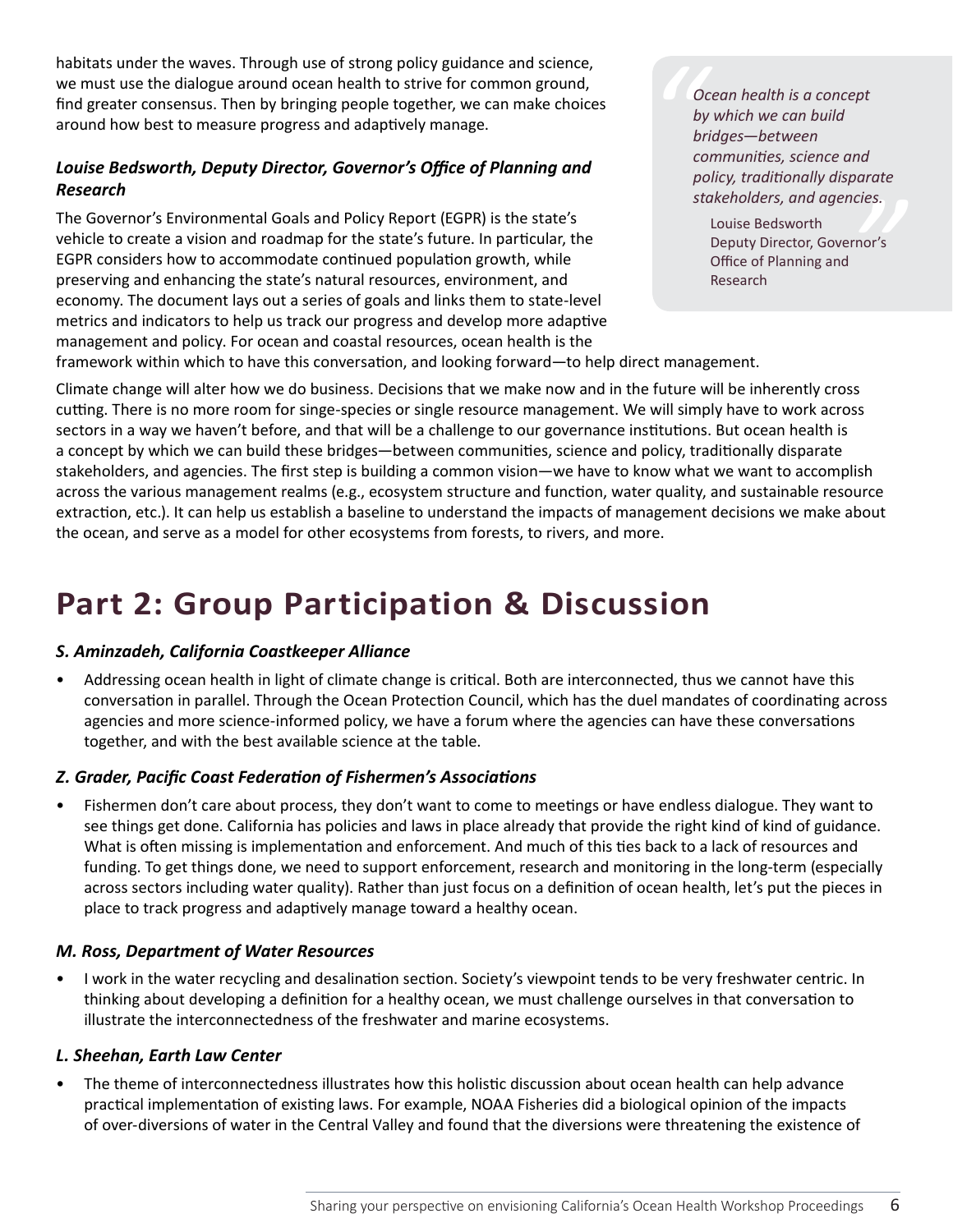endangered killer whales, who depend on fish that need that water. Thinking about ocean health forces us to think holistically before marine species become endangered. Thinking about interconnections also allows us to see why some laws work and some don't, and apply lessons learned. For example, the Clean Water Act has had successes in part because of its citizen suit provision—citizen enforcement could be something that we consider applying to other environmental laws as well.

#### *T. Weseloh, Joint Committee on Fisheries and Aquaculture, Assemblyman Wesley Chesbro's Office*

• With fisheries there's a burden of proof to find the impact of the fishery. The burden can't always be there, and that is why we need to continue getting information from baseline monitoring. Monitoring gives us the ability to know where we are, and help us envision where we're going. Perhaps we start with developing ideas or criteria for what we want. For example, a healthy ocean is one teeming with salmon. This is useful to me because you can make this more tangible, and people can more easily visualize the key components to a healthy ocean. That will start us down the right path because we can then discuss those as key components of the whole, rather than as singular issues. I also choose this example because it bridges the land and the sea.

#### *B. Kelly, Monterey Bay Aquarium*

• We can't monitor everything, and yet priorities are hard to identify while we're in the throes of unprecedented global change. We have to think really carefully about this, and try to identify the things we will regret not monitoring down the road. Prioritize based on what we need to know now, but also anticipate what the key indicators will be as things change.

#### *S. Sikich, Heal the Bay*

• I agree that we shouldn't just focus on the exercise of defining ocean health. Often, it is thought of as a luxury—we want to enjoy our beaches, and go on vacation. But it's so much more. It's necessary. It will be important to bring home its importance if we want to pass laws that do important work. I think the economic aspects must be included as a way to demonstrate how we depend on it.

#### *K. Garrison, Natural Resources Defense Council*

• Whether it is a group of people or group of agencies, coordination is hard. There are different missions and mandates, and even cultures at play. There are different constituents that agencies serve, and different kinds of tradeoffs. It is complex. I suggest that alongside a shared definition of ocean health, there will also have to be guidelines that help agencies act in accordance with the definition.

#### *P. Hobi, MPA Collaborative Implementation Project*

• Using local communities to implement our laws is absolutely necessary to helping make any shared definition real. People on the ground see the symptoms, and can convey that to scientists and policymakers. We must have networks and pathways in place that help harness what people are seeing, and use that information.

#### *G. Leonard, Ocean Conservancy*

• There's a real value in developing a shared definition of ocean health, as well as sharing perspectives on it as a concept. We should not get hung up on the math, but rather use this as an opportunity to find new ways to integrate our thinking across a lot of ocean issues and sectors. Ocean health is inherently a moving target. Climate change is an unknown much of which is beyond our control—so the best path forward is to use ocean health as a framework within which our management structures can better collaborate and through their decisions embrace change.